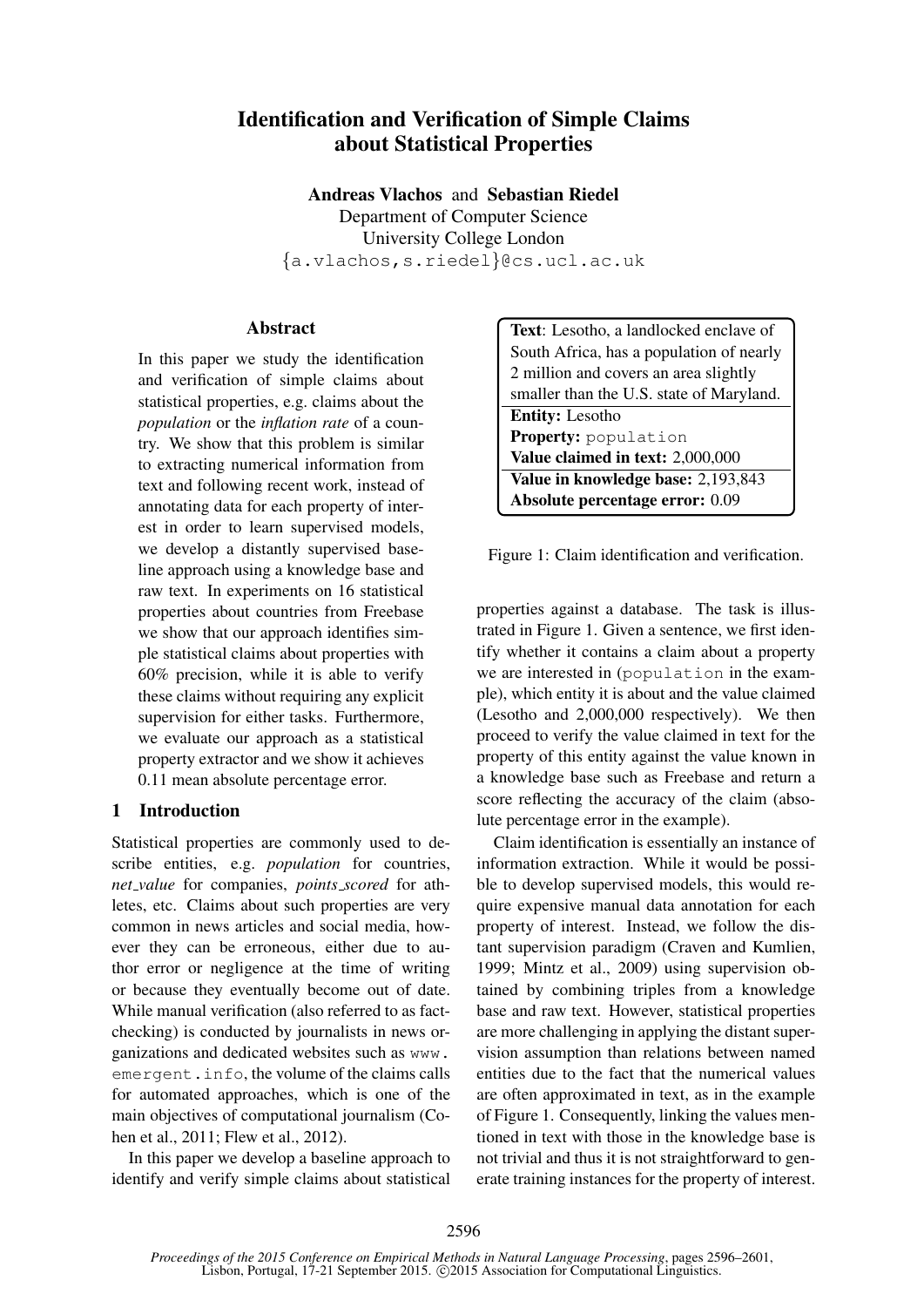To address this issue, we propose a distantly supervised claim identification approach that relies on approximate instead of exact matching between values in text and the knowledge base. In experiments on 16 statistical properties about countries from Freebase we show that our approach identifies simple statistical claims with 60% precision, while it is able to verify these claims without requiring any explicit supervision for this task. In developing our approach, we also evaluate it as a statistical property extractor achieving 0.11 mean absolute percentage error. The code and the datasets developed are publicly available from https://github.com/ uclmr/simpleNumericalFactChecker.

#### 2 Claim identification algorithm

Our approach to claim identification relies on discovering textual patterns between an entity and a numerical value used to express the property of interest. For example, the first, second and fourth patterns in Table 1 express the *population* property, and we would like our approach to select them to identify claims about this property.

During training, we assume as input a set of entity-value pairs from the knowledge base for the property of interest (top-right part of Table 1) and a set of textual patterns (bottom-left part), each associated with entity-value pairs (bottomright part). The patterns and the entity-value pairs associated with them are obtained by processing raw text, which we discuss in Section 3.

The key difficulty compared to other applications of distant supervision is that numerical values are often approximated in text. Thus, instead of looking for patterns that report the exact values for each entity, we develop an approach for finding the patterns that predict the values well. Intuitively, the algorithm ranks all text patterns according to how well they predict the values for the property at question and then greedily selects them till the accuracy of the aggregate predictions by the selected paterns stop improving. To compare the predicted entity-value pairs  $E<sup>V</sup>$  against the property entity-value pairs  $EV_{prop}$  we use the mean absolute percentage error (MAPE):

$$
MAPE(EV_{prop}, E\hat{V}) = \frac{1}{|E|} \sum_{e \in E'} \frac{|v_e - \hat{v}_e|}{|v_e|} (1)
$$

Note that only the values predicted for entities in both  $EV_{prop}$  and  $\hat{EV}$  (denoted by  $E'$ ) are taken

into account in this equation, thus in calculating MAPE for the pattern " $X$  has  $\overline{\phantom{a}}$  inhabitants" from Table 1 against the entity-values for *population* only the two values present are considered. MAPE is commonly used in measuring forecasting accuracy of algorithms in finance (Hyndman and Koehler, 2006). Unlike mean absolute error or mean squared error it adjusts the errors according to the magnitude of the correct value.

Initially (line 1) the algorithm decides on a default value  $(v_{def})$  to return for the property at question among three options: the mean of the training values, their median or zero. The criterion for the choice is which one results in a better MAPE score on the training data. We refer to this prediction as the InformedGuess. This default value is used when predicting (lines 16-29) in case there are no values for an entity in the patterns selected, e.g. if only the pattern "X has  $\overline{\ }$  inhabitants" is selected and the prediction for Iceland is requested.

Following this, the patterns are ranked according to the MAPE score of their entity values with respect to the entity values of the property at question (lines 2-4). We then iterate over the patterns in the order they were ranked. For every pattern, we add it to the set of patterns used in predicting (lines 8-9), and evaluate the resulting predictions using MAPE with respect to the training values (line 10). If MAPE is increased (predictions become worse), then we remove the newly added pattern from the set and stop. Otherwise, we continue with the next pattern in the queue.

In experiments with this algorithm we found that while it often identified useful patterns, sometimes it was misled by patterns that had very few entities in common with the property and the values of those entities happen to be similar to those of the property. For example, the pattern " tourists visited X" in Figure 1 has only one entityvalue pair ("France:68,000,000") and the value is very close to the *population* value for "France". To ameliorate this issue, we adjusted the MAPE scores used in the ranking step (line 4) according to the number of values used in the calculation using the following formula:

adjusted *MAPE* = 
$$
\frac{c}{c+N} \, MAPE
$$
 (2)

where  $N$  is the number of values used in calculating MAPE in Equation 1 and  $c$  is a parameter that regulates the adjustment. Lower  $c$  puts more importance on the number of values used,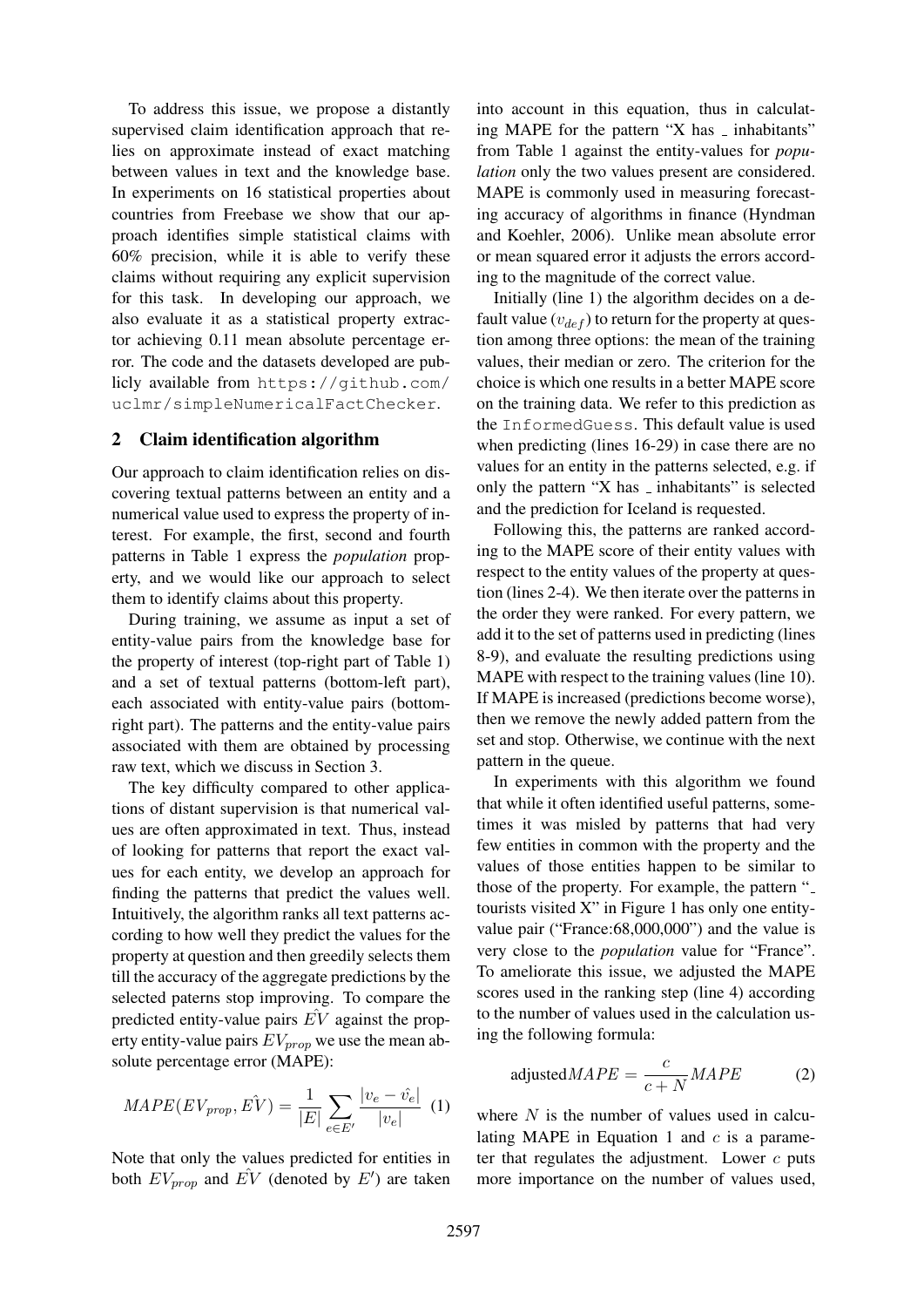| population                                        | France: 66, 028, 467, Russia: 143, 700, 000, Iceland: 325, 600 |  |
|---------------------------------------------------|----------------------------------------------------------------|--|
| the population of X is $\overline{\phantom{a}}$   | France: 66,000,000, Russia: 140,000,000, Iceland: 325,000      |  |
| $X$ 's population is estimated at $\overline{\ }$ | France: 66,030,000, Russia: 145,000,000                        |  |
| $X$ 's inflation rate is $\overline{\phantom{a}}$ | France: 0.9, Iceland: 4.0                                      |  |
| $X$ has $\overline{\ }$ inhabitants               | Russia:140,000,000, Iceland:300,000                            |  |
| - tourists visited X                              | France: 68,000,000                                             |  |

Table 1: Property and text patterns associated with entity-value pairs.

| <b>Algorithm 1:</b> Claim identification algorithm |
|----------------------------------------------------|
| <b>Input:</b> Entity-values for property           |

 $EV_{prop} = \{(e_1, v_1), (e_2, v_2), \ldots\},\$ patterns  $P = \{p1, p2, \ldots\},\$ entity-values for pattern  $p: EV_p$ **Output:** Selected patterns  $P_{sel}$ 1  $v_{def}$  = InformedGuess  $(EV_{prop})$ 2 priorityQueue  $Q = \emptyset$ 3 **foreach** *pattern*  $p \in P$  **do** 4 | push  $(Q, (p, \text{MAPE }(EV_{prop}, EV_p)))$ 5  $P_{sel} = \emptyset$ 6  $mp = \text{MAPE}(EV_{prop}, \text{predict}(E, P_{sel}))$ 7 while  $Q \neq \emptyset$  do  $\mathbf{s}$  | pattern  $p = \text{pop}(Q)$ 9  $P'_{sel} = P_{sel} \cup \{p\}$ 10  $mp'$  = MAPE ( $EV_{prop}$ , predict  $(E, P'_{sel})$ 11 if  $mp' > mp$  then  $12$  break <sup>13</sup> else 14  $\mid m p = m p'$ 15  $P_{sel} = P'_{sel}$ 

16 function predict (entities  $E$ , patterns  $P_{sel}$ 

```
17 \hat{EV} = \emptyset18 foreach e \in E do
19 | sum = 020 count = 0
21 foreach p \in P_{\text{sel}} do
22 if (e, v) \in EV_p then
23 | | | sum+ = p\{e\}24 | | | count+=125 if count > 0 then
26 \left| \right| \left| \right| EV = EV \cup (e, sum/count)27 else
28 \left| \quad \right| \quad \hat{EV} = \hat{EV} \cup (e, v_{def})29 return E\hat{V}
```
thus leading the algorithm to choosing patterns assessed with more values, and thus more reliably.

# 3 Data collection

To evaluate the claim identification approach developed we compiled a dataset of statistical properties from Freebase. We downloaded a snapshot<sup>1</sup> of all instances of the *statistical region* entity type with all their properties with their most recent values, keeping only those were from 2010 onwards. From those we selected the 16 properties listed in Table 2, each property having values for 150-175 regions (mostly countries).

To collect texts from which the text patterns between entities and numerical values will be extracted we downloaded documents from the web. In particular, for each region combined with each property we formed a query consisting of the two and submitted it to Bing via its Search API. Following this we obtained the top 50 results for each query, downloaded the HTML pages corresponding to each result and extracted their textual content with BoilerPipe (Kohlschütter et al., 2010). We then processed the texts using the Stanford CoreNLP toolkit (Manning et al., 2014) and from each sentence we extracted textual patterns between all the named entities recognized as locations and all the numerical values. Two kinds of patterns were extracted for each location and numerical value: surface patterns (as the ones shown in Table 1) and lexicalized dependency paths.

This pattern extraction process resulted in a large set of triples consisting of a region, a pattern and a value. Different sentences might result in triples containing the same region and textual pattern but different value. Such variation can arise due to either the approximations of values in text or due to the pattern being highly ambiguous, e.g. " $X$  is  $\therefore$ ". We distinguish between the two by requiring each region-pattern combination to have appeared at least twice and its values to have stan-

<sup>&</sup>lt;sup>1</sup>Data was collected in May 2014.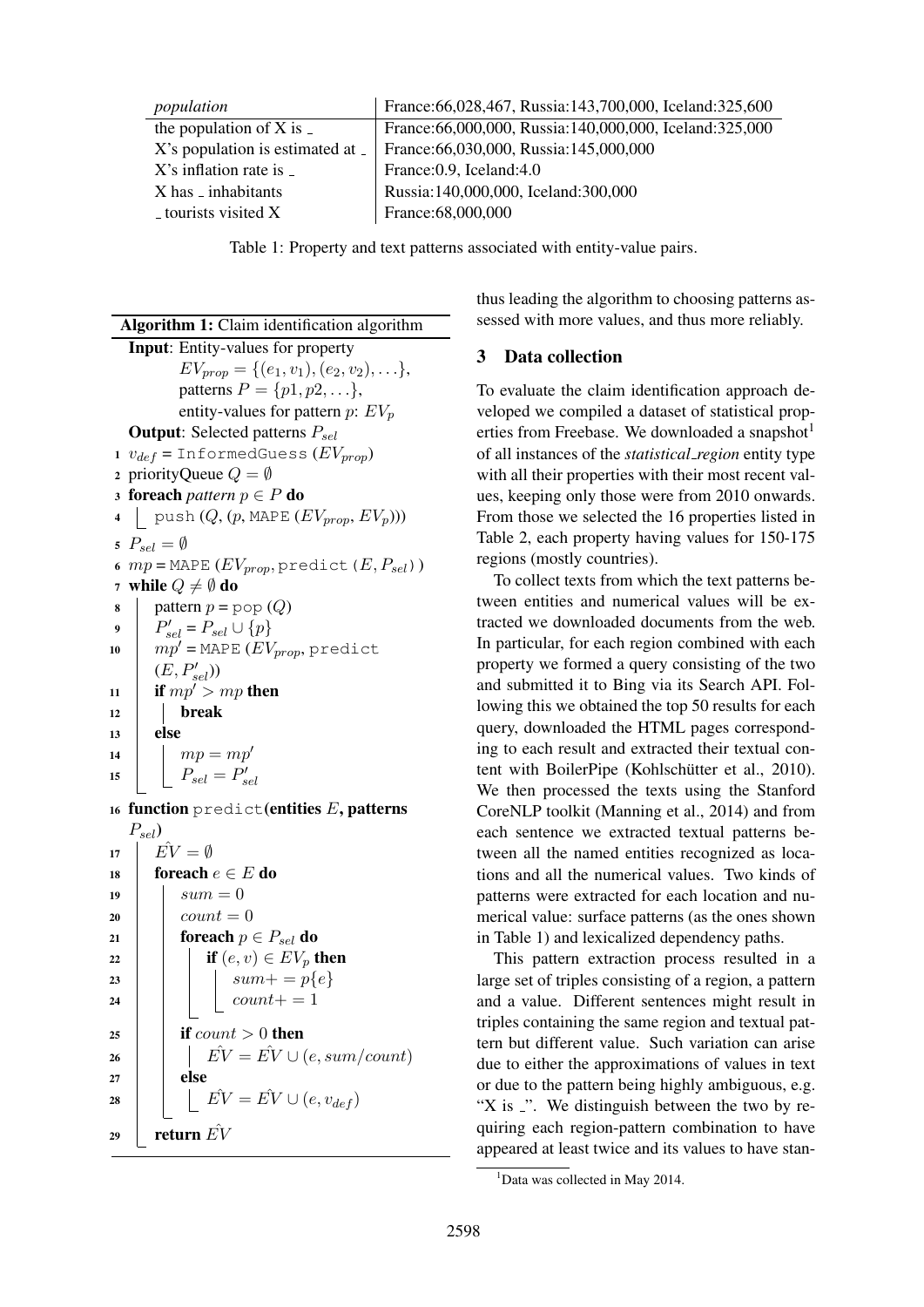dard deviation less than 0.1. In this case, then the region-pattern value is set to the mean of the values it is encountered with, otherwise is removed.

### 4 Information extraction experiments

We first evaluate our approach as a statistical property extractor for two reasons. First, while our main goal is to develop a claim identification approach, there is no data for this task to evaluate, thus making development difficult. On the other hand, we can evaluate statistical property extraction in a straightforward way, thus facilitating development and parameter tuning. Second, the algorithm described learns such an extractor, thus it is of interest to know its performance.

We split the values collected from Freebase into 2/3 for training and 1/3 for testing, ensuring that all regions are present in both datasets. The accuracy is evaluated using MAPE. When using adjusted MAPE we set the parameter  $c$  for each property using 4-fold cross-validation.

The performance of Algorithm 1 using the unadjusted MAPE was 0.72 averaged over all properties. Using the adjusted version this was greatly improved to 0.49. We also evaluated the InformedGuess prediction which returns the same value for all regions (it chooses the value that performs best among the mean, the median and 0), and its overall MAPE was 0.79. Recalling that Algorithm 1 returns the InformedGuess in case no pattern is found for an entity, we also evaluate the performance without returning a value for such entities, thus ignoring them in the evaluation. In that case the performance with unadjusted MAPE improves to 0.17 but 10% coverage, while with adjusted MAPE it improves to 0.11 with 43% coverage. Best performances were achieved for relations such as *population* which have a wide range of values that is well separated from the rest, while percentage rates were usually harder for the opposite reason. Thus we conclude that the algorithm with adjusted MAPE selects better patterns for each property that are encountered more frequently, which is important for the main goal of this paper, claim identification.

# 5 Claim identification and verification

We now evaluate our approach on claim identification. For each property, we run Algorithm 1 using adjusted MAPE and the parameter  $c$  as chosen in the experiments of the previous section to select

| Freebase property      | claims | precision |
|------------------------|--------|-----------|
| consumer_price_index   | 116    | 0.93      |
| cpi_inflation_rate     | 464    | 0.92      |
| diesel_price_liter     | 212    | 1.00      |
| fertility_rate         | 307    | 0.99      |
| gdp_growth_rate        | 39     | 0.31      |
| gdp_nominal            | 308    | 0.98      |
| gdp_nominal_per_capita | 415    | 0.20      |
| gni                    | 413    | 0.62      |
| gni_per_capita         | 795    | 0.49      |
| health_expenditure     | 197    | 0.99      |
| internet_users_%       | 93     | 0.00      |
| life_expectancy        | 581    | 0.45      |
| population             | 1583   | 0.9       |
| population_growth_rate | 1377   | 0.11      |
| renewable_freshwater   | 105    | 1.00      |
| undernourishment       | 87     | 0.13      |
| OVERALL                | 7092   | 0.60      |

Table 2: Claim identification results.

patterns expressing it. We then process all texts and if a sentence contains one of the selected patterns between an entity and a value, it is returned for manual inspection as shown in Figure 1.

The claims returned were labeled by the authors of the paper as correctly or incorrectly identified according to the following guidelines. A claim is extracted correctly only if both the entity and the value are extracted correctly and the sentence expresses the property at question. E.g. a claim identified in a sentence containing a country and its correct GDP growth rate without stating it as such (the same percentage rate can be true for multiple statistical properties) is considered incorrect. Furthermore, we considered claims referring to past measurements (e.g. results of a past census) to be correctly identified.

Results for each property are shown in Table. 2. Overall precision was 60% over 7,092 statements, and it varied substantially across properties. Perfect precision was found for claims of *renewable freshwater* for which one textual pattern was responsible for all the claims identified and it was correct. On the other hand, the zero precision for claims of *internet user %* was due to identifying correctly sentences listing countries and their respective values for this property but not identifying the country-value pairs correctly. More representative of properties with precise claim identifi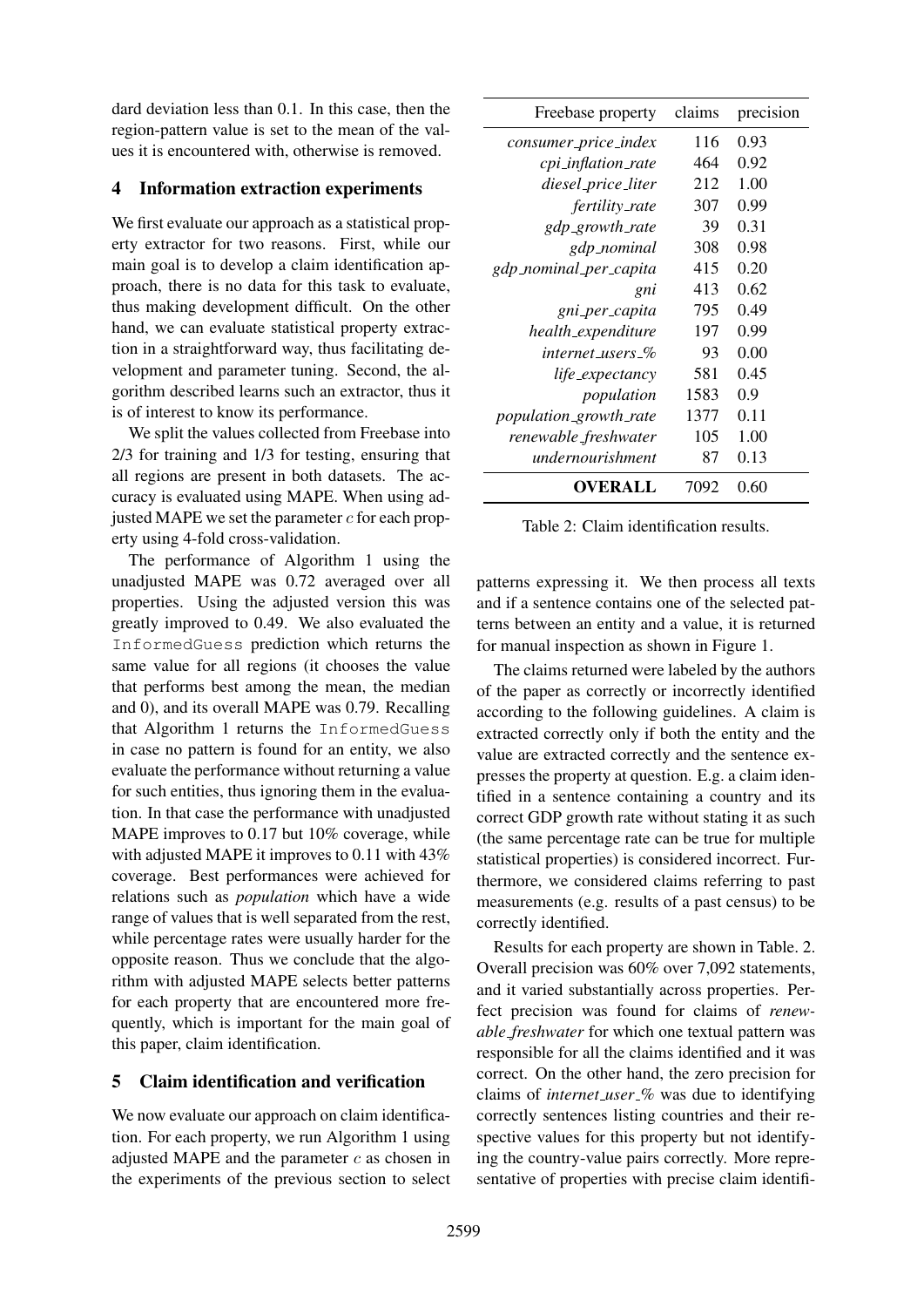cation was *population*, for which the relatively few errors were due to the patterns learned not being able to distinguish between different types of population e.g. general vs working population. On the other hand, the claims for *gni per capita* had low accuracy because they were confused with those of *gdp nominal per capita*, as their values tend to be relatively close. The claims identified and annotated manually are attached to our submission. Finally, some errors are due to the algorithm being constrained to extract a claim considering only the text pattern between the entity and the value, thus ignoring parts of the sentence that might be relevant. For example, the pattern "the population of  $X$  is  $\mathbb{R}^n$  is generally reliable, but in the sentence "The population of Tajikistan is 90 % Muslim" it extracts a claim incorrectly.

The verification stage of the simple claims we extract is rather simple; we just score the claims according to the absolute percentage error of the value claimed in text with respect to the value in known in Freebase. In the process of labeling the claims identified we did a qualitative analysis of the claims with high error. We found cases where our algorithm flagged cases of out of date estimates of populations used, e.g. the webpage http://www.economywatch. com/world\_economy/bolivia<sup>2</sup> states that the population of Bolivia is 9 million, while it is estimated to be above 10 million.

### 6 Discussion - Related work

As explained, we tackle claim identification as an instance of information extraction, and propose a baseline able to perform both tasks. However, it is important to distinguish between them. In claim identification we are interested in all claims about a property, even inaccurate ones; in information extraction on the other hand, and especially its formulation as knowledge base population, we are interested in the accurate claims only, since extracting inaccurate ones will lead to erroneous information added to the knowledge base. The difference between the two tasks is captured by the verification task. In this paper our main goals are identification and verification, but we train our approach on information extraction, relying on the assumption that most claims made in the texts retrieved via the web search engine are accurate.

In related work, Nakashole and Mitchell (2014)

developed an approach to verify subject-verbobject triples against a knowledge base, taking into account the objectivity of the language used in the sources stating the triple. Our approach is agnostic to the syntactic form of the claims, thus it can identify claims expressed in greater linguistic variety. Ciampaglia et al. (2015) fact-checked subject-predicate-object triples against a knowledge graph constructed from DBpedia, but they considered only the paths between the subject and the predicate in their algorithm thus ignoring the predicate itself. Dong et al. (2015) established the trustworthiness of a web source by comparing the subject-predicate-object triples extracted from it to the Knowledge Vault built by Google, but did not focus on claim identification and verification. Adar et al. (2009) developed an approach to detect inconsistencies between versions of Wikipedia in different languages, but they focused on manually extracted infoboxes. Finally, Vlachos and Riedel (2014) compiled a dataset of claims fact-checked by journalists, but the claims are much more complex than the ones we considered in this paper.

Other work that discussed the extraction of statistical properties includes the approaches of Hoffmann et al. (2010) and Intxaurrondo et al. (2015), both employing approximate matching to deal with the approximation of numerical values in text. In order to learn their model, Hoffmann et al. (2010) take advantage of the structure of the articles in Wikipedia developing a classifier that identifies the schema followed by each article, which is not straightforward to extend to texts beyond this source. Intxaurrondo et al. (2015) on the other hand focus on tweets and make the assumption that the entity discussed in each tweet is determined in advance, thus the extractor needs only to associate a numerical value with the property of interest, i.e. the task is reduced from triple extraction to labeling values.

### 7 Conclusions - Future work

In this paper we developed a distantly supervised approach for identification and verification of simple statistical claims. We evaluated both as statistical property extractor and as a claim identifier on 16 relations from Freebase. In future work we aim to improve our approach by taking into account continuous representations of the words in the patterns and to extend it to more complex claims, e.g. claims about change in financial indicators.

<sup>&</sup>lt;sup>2</sup> Accessed in August 2015.